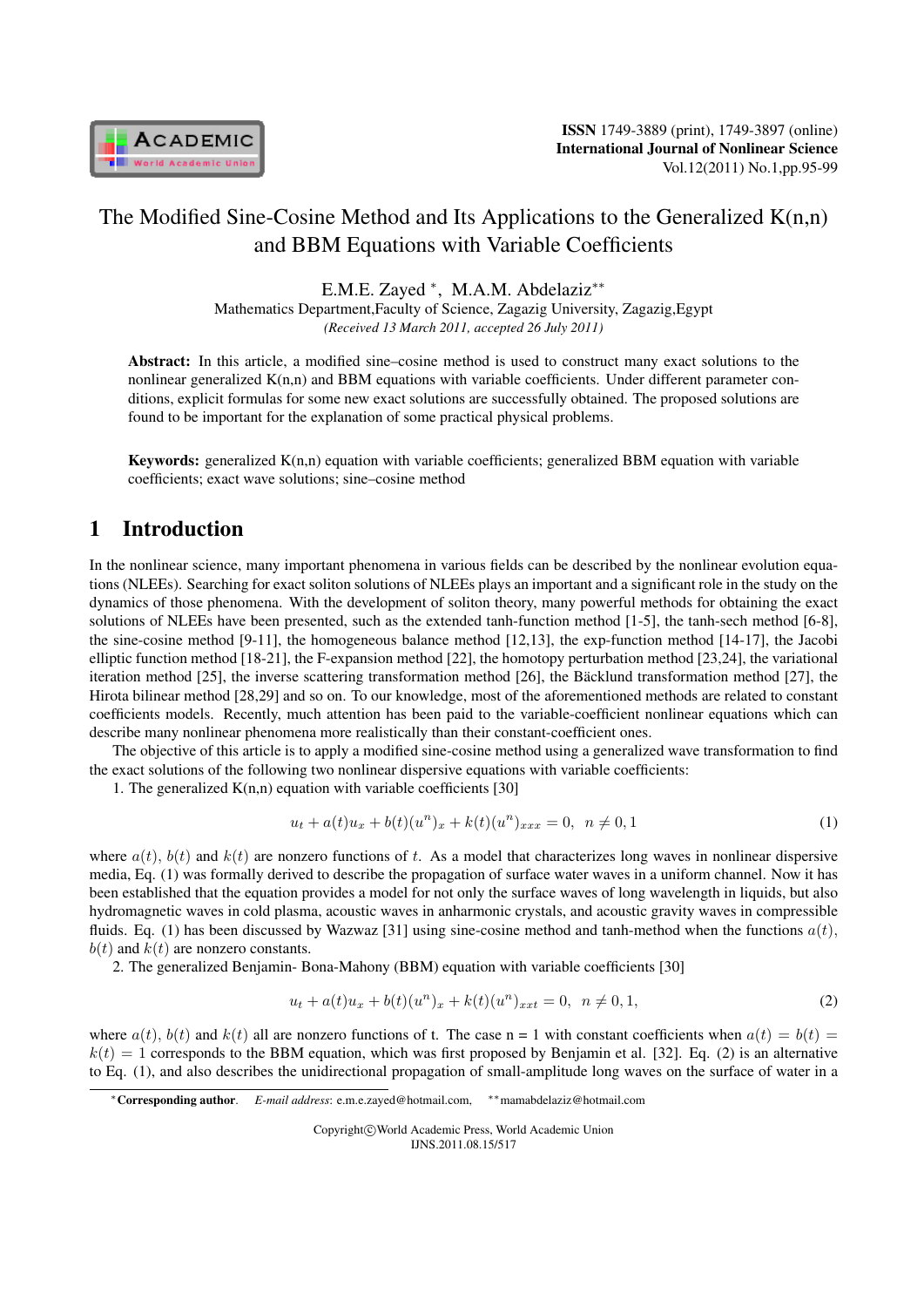channel. This equation is not only convenient for shallow water waves but also for hydromagnetic and acoustic waves, and therefore it has some advantages compared with the KdV equation. When  $n = 2$ , Eq. (1) is called the modified BBM equation. X. Lv et al [30] have discussed Eqs. (1) and (2) using the auxiliary differential equation method and obtained various exact traveling wave solutions.

### 2 Description of the modified sine-cosine method

For a given nonlinear PDEs with independent variables  $X = (x, y, z, t)$  and dependent variable u, we consider the PDE

$$
F(u, u_t, u_x, u_{tt}, u_{xx}, u_{xt}, \ldots) = 0.
$$
\n(3)

In order to solve Eq. (3), we use the generalized wave transformation

$$
u(X) = u(\xi) , \qquad \xi = \xi(X). \tag{4}
$$

Thus, we suppose that Eq. (3) has the following formal solution:

$$
u\left(X\right) = \lambda\left(X\right)\sin^{m}\left(\mu\xi\right), \qquad \left|\mu\xi\right| < \frac{\pi}{2} \tag{5}
$$

or,

$$
u\left(X\right) = \lambda\left(X\right)\cos^{m}\left(\mu\xi\right), \qquad \left|\mu\xi\right| < \frac{\pi}{2\mu},\tag{6}
$$

where  $\mu$  and  $m$  are nonzero constants, while  $\xi(X)$  and  $\lambda(X)$  are analytic functions of X to be determined later. To determine  $u(X)$  explicitly, we consider the following four steps:

**Step1.** Substitute (5) or (6) into (3) a trigonometric equations are obtained with either  $\sin^j(\mu\xi)\cos^k(\mu\xi)$  or  $\cos^j(\mu\xi)\sin^k(\mu\xi)$ terms so that the parameter  $i$  can be determined by comparing exponents.

**Step2.** Equate all coefficients of  $\sin^j(\mu\xi)\cos^k(\mu\xi)$  or  $\cos^j(\mu\xi)\sin^k(\mu\xi)$  to zero, yield a set of over-determined differential equations for  $\lambda(X)$  and  $\xi(X)$ .

Step3. Solve the system of over-determined differential equations obtained in Step 2 by *Maple* or *Mathematica*. Step4. Use the results obtained in above steps to derive a series of solutions of Eq. (3).

Remark 1 *Note that throughout this paper we have used the formal solution (5) only and we have not used the formal solution (6) for simplicity which has been left for the readers.*

## 3 Application

In this section, we will apply the modified sine-cosine method to construct the exact solutions of two nonlinear evolution equations with variable coefficients via the nonlinear generalized  $K(n,n)$  equation with variable coefficients (1) and the nonlinear generalized Benjamin- Bona-Mahony (BBM) equation with variable coefficients (2).

#### 3.1 Example 1. The generalized  $K(n,n)$  equation with variable coefficients

In order to obtain the exact solutions of Eq. (1), we assume that the solution of this equation can be written in the form

$$
u(x,t) = [v(x,t)]^{\frac{1}{n-1}}.
$$
\n(7)

Substituting  $(7)$  into  $(1)$ , we have

$$
(n-1)^{2} \left[ \nu(\xi) \nu(\xi)_{t} + a(t) \nu(\xi) \nu(\xi)_{x} + nb(t) \nu^{2}(\xi) \nu(\xi)_{x} + nk(t) \nu(\xi)^{2} \nu(\xi)_{xxx} \right]
$$
  
+nk(t) 
$$
\left[ (2-n) \nu(\xi)_{x}^{3} + 3(n-1) \nu(\xi) \nu(\xi)_{x} \nu(\xi)_{xx} \right] = 0, \ n \neq 0, 1,
$$
 (8)

where

$$
v(x,t) = v(\xi) = \lambda(t)\sin^{m}(\mu\xi), \xi = hx + \int \tau(t) dt,
$$
\n(9)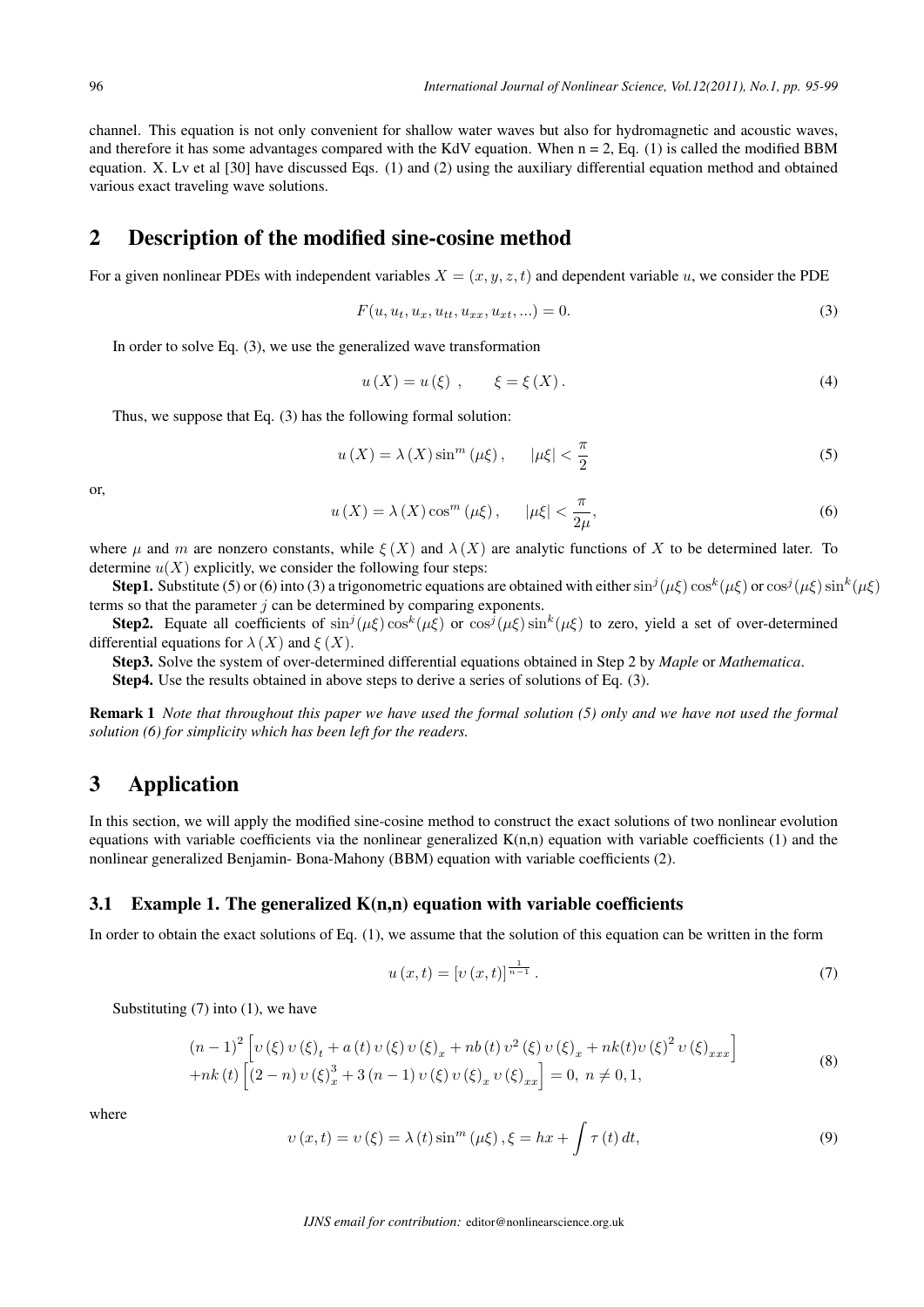while *h* is a constant and the function  $\tau(t)$  is an integrable function of t to be determined later. From (5), we have the derivatives

$$
v_{t} = \frac{d\lambda(t)}{dt} \sin^{m}(\mu\xi) + m\mu\lambda(t)\tau(t) \sin^{m-1}(\mu\xi) \cos(\mu\xi),
$$
  
\n
$$
v_{x} = m\mu h\lambda(t) \sin^{m-1}(\mu\xi) \cos(\mu\xi),
$$
  
\n
$$
v_{xx} = m\mu^{2}h^{2}\lambda(t) \left[ -m\sin^{m}(\mu\xi) + (m-1)\sin^{m-2}(\mu\xi) \right],
$$
  
\n
$$
v_{xxx} = m\mu^{3}h^{3}\lambda(t) \left[ -m^{2}\sin^{m-1}(\mu\xi) \cos(\mu\xi) + (m-1)(m-2)\sin^{m-3}(\mu\xi) \cos(\mu\xi) \right],
$$
  
\n
$$
v_{xxt} = m\mu^{2}h^{2}\frac{d\lambda(t)}{dt} \left[ -m\sin^{m}(\mu\xi) + (m-1)\sin^{m-2}(\mu\xi) \right]
$$
  
\n
$$
+m\mu^{3}h^{2}\lambda(t)\tau(t) \left[ -m^{2}\sin^{m-1}(\mu\xi) \cos(\mu\xi) + (m-1)(m-2)\sin^{m-3}(\mu\xi) \cos(\mu\xi) \right].
$$
  
\n(10)

Substituting (10) into (8) gives

$$
(n-1)^{2}\lambda(t)^{\frac{d\lambda(t)}{dt}}\sin^{2m}(\mu\xi) + m\mu(n-1)^{2}\lambda(t)^{2}[ha(t) + \tau(t)]\sin^{2m-1}(\mu\xi)\cos(\mu\xi) + \{m\mu h n(n-1)^{2}b(t)\lambda(t)^{3} - m^{3}\mu^{2}h^{2}n[\mu h(n^{2} - 3n + 3) + 3(n-1)]k(t)\lambda(t)^{3}\}\sin^{3m-1}(\mu\xi)\cos(\mu\xi) + m\mu^{2}h^{2}n\{3m(m-1)(n-1) + \mu h[n^{2}(n^{2} - 3n + 3) - (3m - 2)(n - 1)^{2}]\}\sin^{3m-3}(\mu\xi)\cos(\mu\xi) = 0,
$$
\n(11)

which are satisfied only if the following conditions hold:

$$
\begin{cases}\n(n-1)^2 \lambda(t)^{\frac{d\lambda(t)}{dt}} = 0, \\
m\mu(n-1)^2 \lambda(t)^2 \left[ ha(t) + \tau(t) \right] + m\mu^2 h^2 n \left\{ 3m(m-1)(n-1) + \mu h \left[ m^2 \left( n^2 - 3n + 3 \right) - (3m - 2) \left( n - 1 \right)^2 \right] \right\} = 0, \\
+m\mu h n(n-1)^2 b(t) \lambda(t)^3 - m^3 \mu^2 h^2 n \left[ \mu h \left( n^2 - 3n + 3 \right) + 3 \left( n - 1 \right) \right] k(t) \lambda(t)^3 = 0, \\
2m - 1 = 3m - 3.\n\end{cases} \tag{12}
$$

Solving the system (12) by *Maple,* we have the following case of solution:

$$
\mu = \mu, \lambda(t) = c, h = h, \tau(t) = -ha(t) + \frac{chnb(t)[-3(n-1)+2\mu h(n-2)]}{2[\mu h(n^2-3n+3)+3(n-1)]},
$$
  
\n
$$
a(t) = a(t), b(t) = b(t), k(t) = \frac{(n-1)^2 b(t)}{4\mu h[\mu h(n^2-3n+3)+3(n-1)]}, m = 2,
$$
\n(13)

where  $c$  is a constant. In this case, the exact solution of Eq. (1) has the from:

$$
u\left(\xi\right) = \left[c\sin^2\left(\mu\xi\right)\right]^{\frac{1}{n-1}},\tag{14}
$$

where

$$
\xi = hx + \int \left\{ -ha(t) + \frac{chnb(t) \left[ -3\left( n-1 \right) + 2\mu h \left( n-2 \right) \right]}{2\left[ \mu h \left( n^2 - 3n + 3 \right) + 3\left( n-1 \right) \right]} \right\} dt.
$$
\n(15)

#### 3.2 Example 2. The generalized BBM equation with variable coefficients

In order to obtain the exact solutions of Eq. (2), we assume that the solution of this equation has the same form (7). Substituting (7) into (2), we have

$$
(n-1)^{2} \left[ v(\xi) v(\xi)_{t} + a(t) v(\xi) v(\xi)_{x} + nb(t) v^{2}(\xi) v(\xi)_{x} + nk(t) v(\xi)^{2} v(\xi)_{x} t \right]
$$
  
+nk(t) 
$$
\left[ (2-n) v(\xi)_{t} v(\xi)_{x}^{2} + 2(n-1) v(\xi) v(\xi)_{x} v(\xi)_{x} t + (n-1) v(\xi) v(\xi)_{t} v(\xi)_{x} \right] = 0, n \neq 0, 1.
$$
 (16)

Substituting (10) into (16) gives

$$
(n-1)^{2} \lambda(t) \frac{d \lambda(t)}{dt} \sin^{2m}(\mu\xi) - m^{2} \mu^{2} h^{2} n (n^{2} - n + 2) k(t) \lambda(t)^{2} \frac{d \lambda(t)}{dt} \sin^{3m}(\mu\xi)
$$
  
+mn [m (n^{2} - n + 2) - n (n - 1)]  $\mu^{2} h^{2} k(t) \lambda(t)^{2} \frac{d \lambda(t)}{dt} \sin^{3m-2}(\mu\xi)$   
+m $\mu(n-1)^{2} \lambda(t)^{2} [h a(t) + \tau(t)] \sin^{2m-1}(\mu\xi) \cos(\mu\xi)$   
+ [m $\mu h n (n - 1)^{2} b(t) \lambda(t)^{3} - m^{3} \mu^{3} h^{2} n^{3} k(t) \lambda(t)^{3}] \sin^{3m-1}(\mu\xi) \cos(\mu\xi)$   
+mn (mn - n + 1) (mn - 2n + 2)  $\mu^{3} h^{2} k(t) \lambda(t)^{3} \tau(t) \sin^{3m-3}(\mu\xi) \cos(\mu\xi) = 0,$  (17)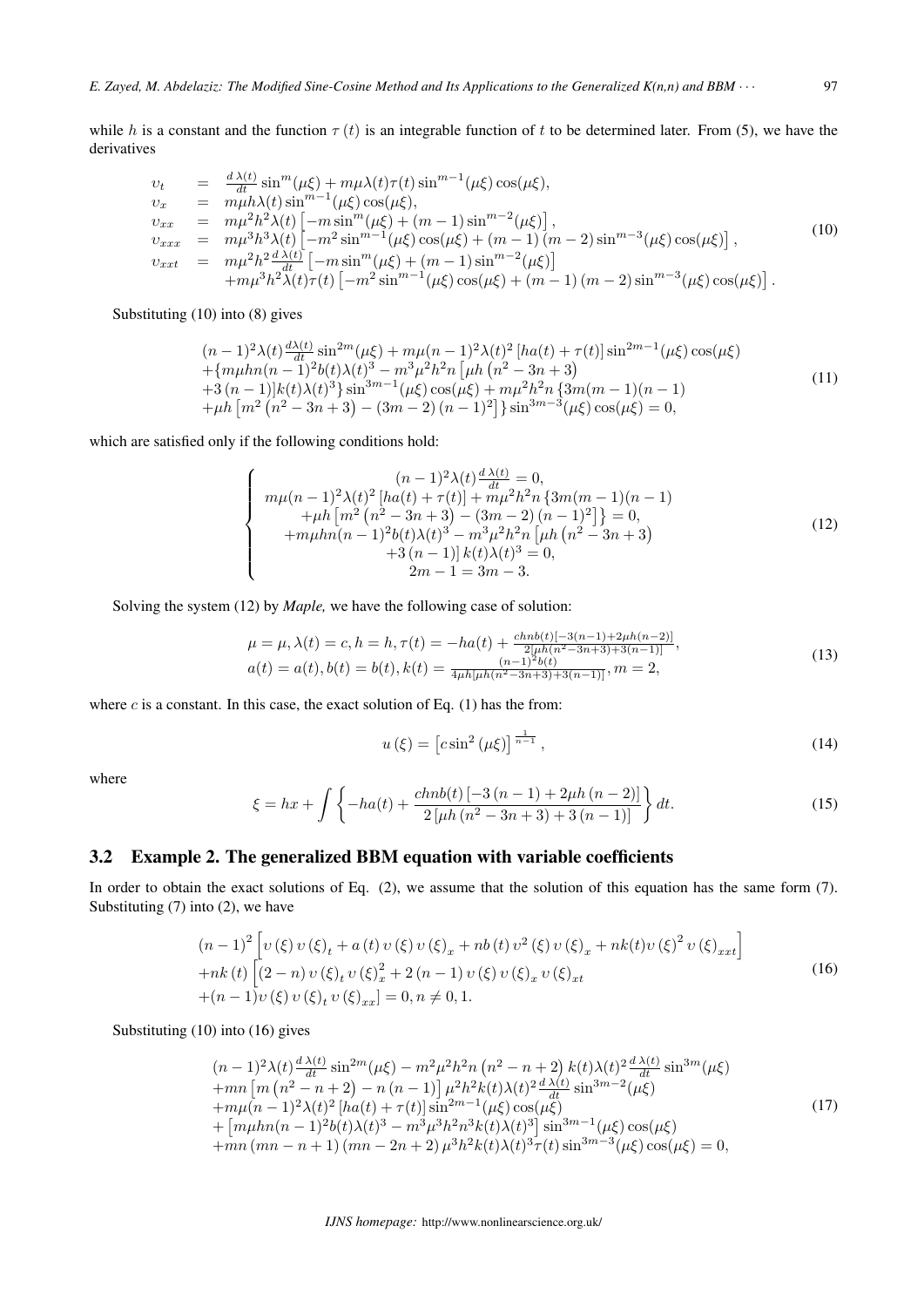which are satisfied only if the following conditions hold:

$$
\begin{cases}\n(n-1)^2 \lambda(t) \frac{d \lambda(t)}{dt} + mn \left[ m (n^2 - n + 2) - n (n - 1) \right] \mu^2 h^2 k(t) \lambda(t)^2 \frac{d \lambda(t)}{dt} = 0, \\
-m^2 \mu^2 h^2 n (n^2 - n + 2) k(t) \lambda(t)^2 \frac{d \lambda(t)}{dt} = 0, \\
mn \mu(n-1)^2 \lambda(t)^2 \left[ h a(t) + \tau(t) \right] + mn (mn - n + 1) (mn - 2n + 2) \mu^3 h^2 k(t) \lambda(t)^3 \tau(t) = 0, \\
\left[ m \mu h n (n - 1)^2 b(t) \lambda(t)^3 - m^3 \mu^3 h^2 n^3 k(t) \lambda(t)^3 \right] = 0, \\
2m = 3m - 2, \\
2m - 1 = 3m - 3.\n\end{cases} (18)
$$

Solving the system (18) by *Maple,* we have the following case of solution:

$$
\mu = \mu, \lambda(t) = c, h = h, \tau(t) = \frac{(n-1)^2 b(t)}{4h\mu^2 n^2 k(t)},
$$
  
\n
$$
a(t) = a(t), b(t) = b(t), k(t) = \frac{-(n-1)^2 b(t)}{2n\mu^2 h^2 [2na(t) + c(n+1)b(t)]}, m = 2,
$$
\n(19)

where  $c$  is a constant. In this case, the exact solution of Eq. (2) has the from:

$$
u\left(\xi\right) = \left[c\sin^2\left(\mu\xi\right)\right]^{\frac{1}{n-1}},\tag{20}
$$

where

$$
\xi = hx + \int \frac{(n-1)^2 b(t)}{4h\mu^2 n^2 k(t)} dt.
$$
\n(21)

## 4 Conclusions

In this article, a modified sine–cosine method was applied in order to find the exact solutions of the generalized  $K(n,n)$  and the generalized BBM equations with variable coefficients. This method can be considered as a simple method for solving some of nonlinear partial differential equations without resort to any symbolic computation and the obtained results are very concise. The solutions so obtained have also been verified to satisfy the original equation. The proposed method is important because the solutions obtained can be applied to a wide range of problems in science and engineering.

## References

- [1] S.A. El-Wakil and M.A. Abdou. New exact traveling wave solutions using modified extended tanh-function method. *Chaos, Solitons and Fractals*, 31 (2007): 840-852.
- [2] E. Fan. Extended tanh-function method and its applications to nonlinear equations. *Phys. Lett. A*, 277 (2000): 212- 218.
- [3] A.M. Wazwaz, The tanh-method for traveling wave solutions of nonlinear wave equations, Appl. Math. Comput. 187 (2007) 1131-1142.
- [4] E.M.E. Zayed and H.M. AbdelRahman. The extended tanh-method for finding traveling wave solutions of nonlinear PDEs. *Nonlinear Sci. Lett. A*, 1(2010)(2): 193-200.
- [5] E.M.E. Zayed and M.A.M. Abdelaziz. The tanh-function method using a generalized wave transformation for nonlinear equations. *Int. J. Nonlinear Sci. Numer. Simula.*, 11 (2010): 595-601.
- [6] W. Malfliet. Solitary wave solutions of nonlinear wave equations. *Am. J. Phys.*, 60 (1992): 650-654.
- [7] W. Malfliet and W. Hereman. The tanh-method part I. Exact solutions of nonlinear evolution and wave equations. *Phys. Script.*, 54 (1996): 563-568.
- [8] A.M. Wazwaz. The tanh-method for traveling wave solutions of nonlinear equations. *Appl. Math. Comput.*, 154 (2004): 713-723.
- [9] M. Yaghobi Moghaddam, A. Asgari and H. Yazdani. Exact travelling wave solutions for the generalized nonlinear Schrödinger (GNLS) equation with a source by Extended tanh–coth, sine–cosine and Exp-Function methods. *Appl. Math. Comput.*, 210 (2009): 422-435.
- [10] A.M. Wazwaz. A sine-cosine method for handling nonlinear wave equations. *Math. Comput. Model.*, 40 (2004): 499-508.
- [11] Y. Yang, Z. L. Tao and F. R. Austin. Solutions of the generalized KdV equation with time-dependent damping and dispersion. *Appl. Math. Comput.*, 216 (2010): 1029-1035.